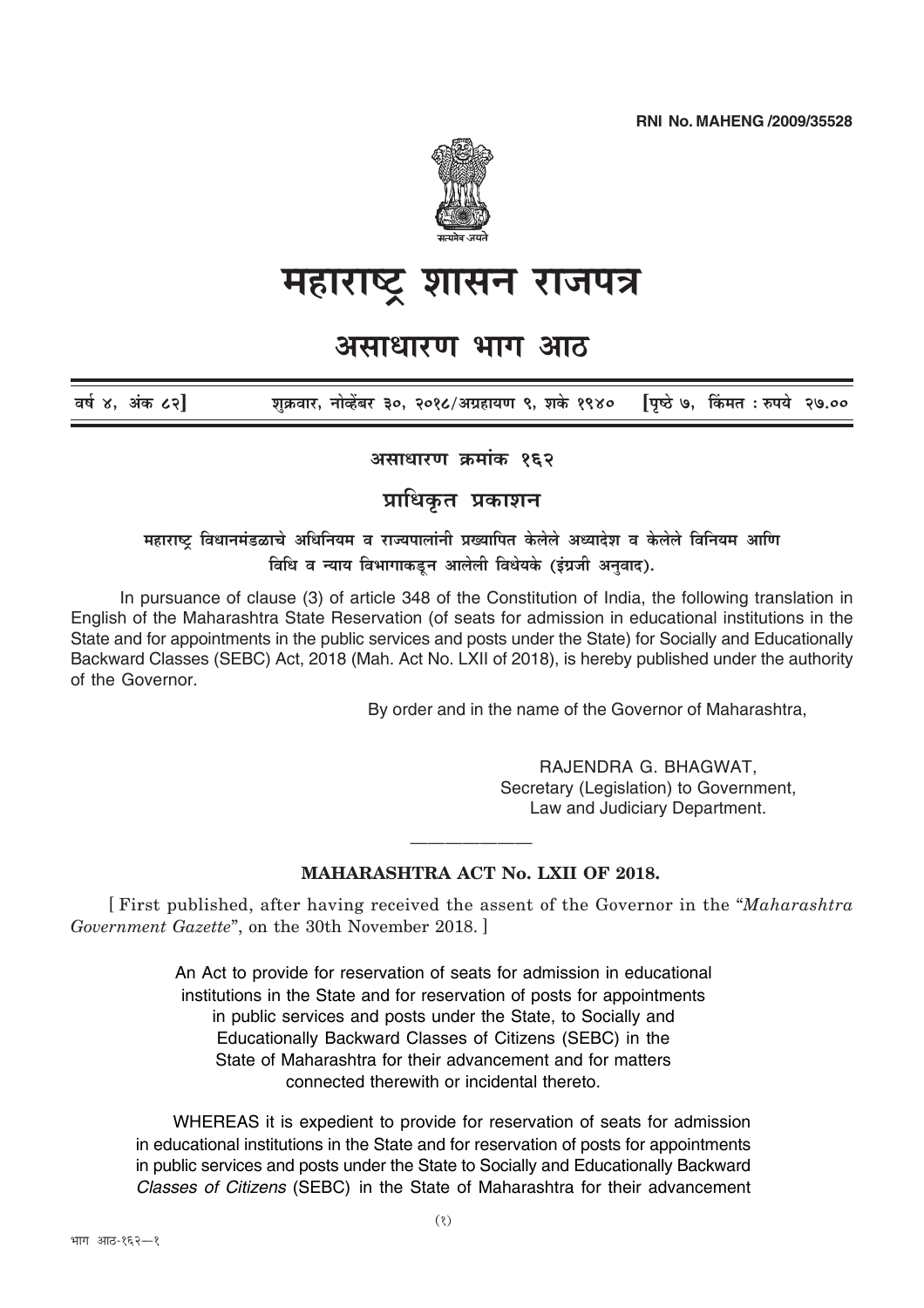and for matters connected therewith or incidental thereto ; it is hereby enacted in the Sixty-ninth Year of the Republic of India, as follows :—

**1.** *(1)* This Act may be called the Maharashtra State Reservation (of seats and for admission in educational institutions in the State and for appointments in the public services and posts under the State) for Socially and Educationally Backward Classes (SEBC) Act, 2018. Short title commencement.

> *(2)* It shall come into force on the date of publication of this Act in the *Official Gazette*.

**Definitions** 

**2.** *(1)* In this Act, unless the context otherwise requires,—

*(a)* "admission authority", in relation to admissions to educational institutions, means the authority having supervisory and controlling powers over the educational institutions responsible for admissions to particular educational institutions ;

*(b)* "appointing authority", in relation to public services and posts, means the authority empowered to make appointment to such services and posts ;

*(c)* "Competent Authority" means the Competent Authority appointed under section 6 ;

*(d)* "educational institutions" includes the educational institutions in the State of Maharashtra owned and controlled by the Government, which receives grant-in-aid from the Government, including a University established by or under the relevant Maharashtra Acts, including private educational institutions, whether aided or un-aided by the State, other than the minority educational institutions referred to in clause (*1*) of article 30 of the Constitution of India.

*Explanation.—*For the purposes of this clause, the expression "private educational institutions" means institutions which have been given either prior to coming into force of this Act or thereafter, aid in the form of Government land at concessional rates or any other monetary concessions by the Government, or are recognized, permitted, supervised or controlled by the Government ;

*(e) "*establishment*"* means any office of the Government or of a local authority or statutory authority constituted under any Act of the State Legislature for the time being in force, or a University or a Company or a Corporation or a Co-operative Society in which share capital is held by the Government or any Government aided institutions.

*Explanation.*—For the purposes of this clause, the expression "Government aided institutions" shall also include institutions or industries which have been given either prior to coming into force of this Act or thereafter, aid in the form of Government land at concessional rates or any other monetary concessions by the Government or is recognized, licensed, supervised or controlled by the Government ;

*(f)* "Government" or "State Government" means the Government of Maharashtra ;

*(g)* "prescribed" means prescribed by rules made under this Act ;

*(h)* "public services and posts" means the services and posts in connection with the affairs of the State and includes services and posts in,—

*(i)* a local authority ;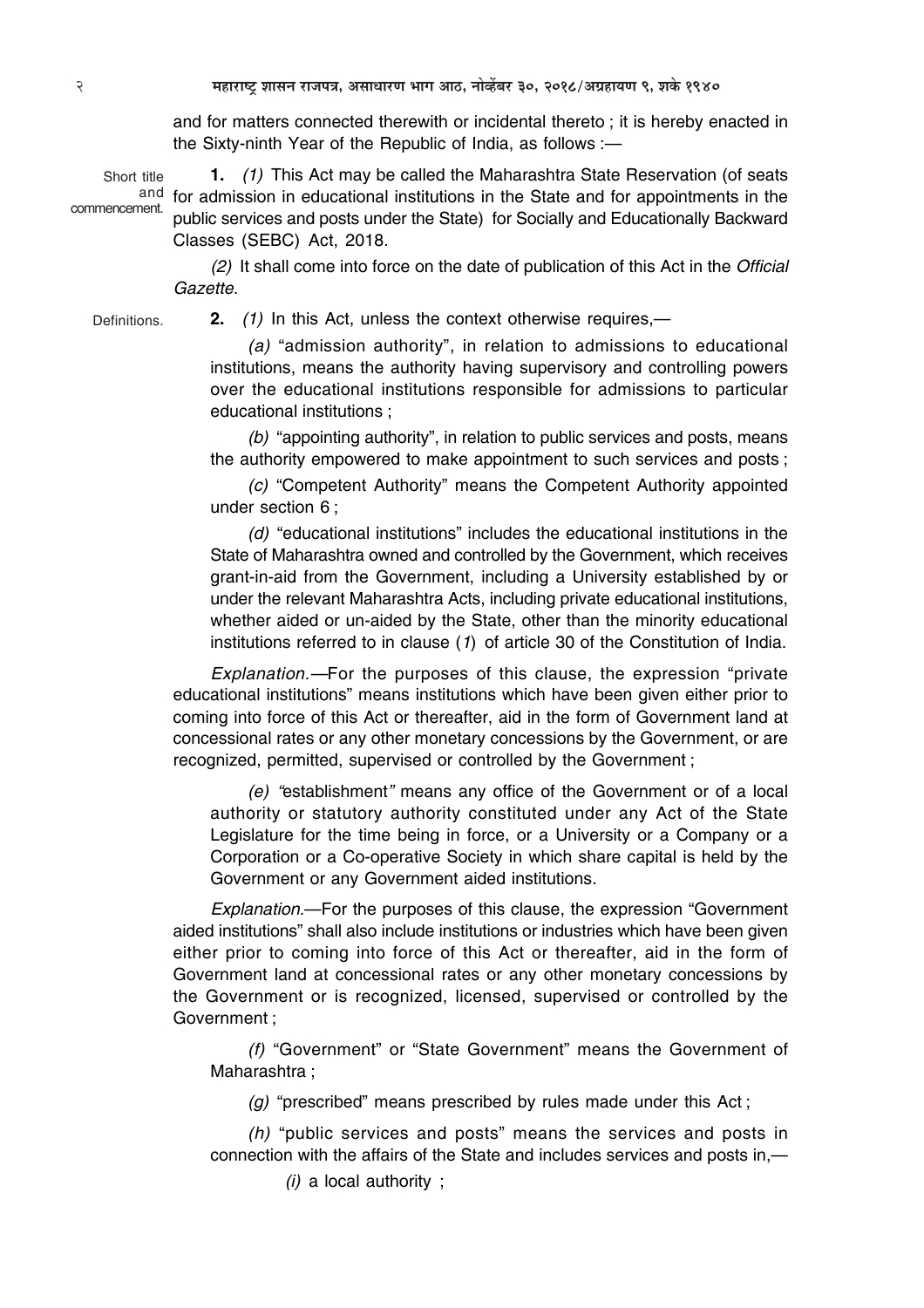Mah. **XXIV** of 1961.

1 of 1956.  $18<sub>of</sub>$ 2013.

 $Mah$  I of

2015.

(ii) a co-operative society established under the Maharashtra Co-operative Societies Act, 1960, in which the Government is a share holder:

(iii) a Board or a Corporation or a statutory body established by or under a Central or a State Act which is owned and controlled by the Government, or a Government company as defined in the Companies Act, 1956 or the Companies Act, 2013;

(iv) an educational institution owned and controlled by the Government, which receives grant-in-aid from the Government including a University established by or under a Maharashtra Act: and

 $(v)$  any other establishment in respect of which reservation was applicable by Government orders on the date of commencement of this Act and which are not covered under sub-clauses (i) to (iv);

(i) "reservation" means the reservation of seats, for admission in educational institutions and of posts for appointments in the public services and posts to the members of Socially and Educationaly Backward Classes of Citizens (SEBC) in the State;

(i) "Socially and Educationally Backward Classes of Citizens (SEBC)" includes the Maratha Community declared to be Educationallly and Socially Backward Category (ESBC) in pursuance of the Maharashtra State Reservation (of seats for admission in educational institutions in the State and for appointments or posts in the public services under the State) for Educationally and Socially Backward Category (ESBC) Act, 2014.

(2) The words and expressions used in this Act, but not defined, shall have Mah. VIII the same meanings respectively assigned to them in the Maharashtra State Public of 2004. Services (Reservation for Scheduled Castes, Scheduled Tribes, De-notified Tribes (Vimukta Jatis), Nomadic Tribes, Special Backward Category and Other Backward Classes) Act, 2001.

> 3. (1) This Act shall apply to all the direct recruitments, appointments made Applicability. in public services and posts in the State except.—

(a) the super specialized posts in Medical, Technical and Educational field:

(b) the posts to be filled by transfer or deputation;

(c) the temporary appointments of less than forty-five days duration; and

(d) the post which is single (isolated) in any cadre or grade.

(2) This Act shall also apply, for admission in educational institutions including private educational institutions, whether aided or un-aided by the State, other than the minority educational institutions referred to in clause (1) of article 30 of the Constitution of India.

(3) The State Government shall, while entering into or renewing an agreement with any educational institution or any establishment for the grant of any aid as provided in the explanation to clauses  $(d)$  and  $(e)$  of section 2, respectively, incorporate a condition for compliance with the provisions of this Act, by such educational institution or establishment.

(4) For the removal of doubts it is herby declared that nothing in this Act shall affect the reservation provided to the Other Backward Classes under the Mah. VIII Maharashtra State Public Services (Reservation for Scheduled Castes, Scheduled of 2004. Tribes, De-notified Tribes (Vimukta Jatis), Nomadic Tribes, Special Backward Category and Other Backward Classes) Act, 2001 and the Maharashtra Private Mah. XXX of Professional Educational Institutions (Reservation of seats for admission for 2006. Scheduled Castes, Scheduled Tribes, De-notified Tribes (Vimukta Jatis), Nomadic Tribes and Other Backward Classes) Act, 2006.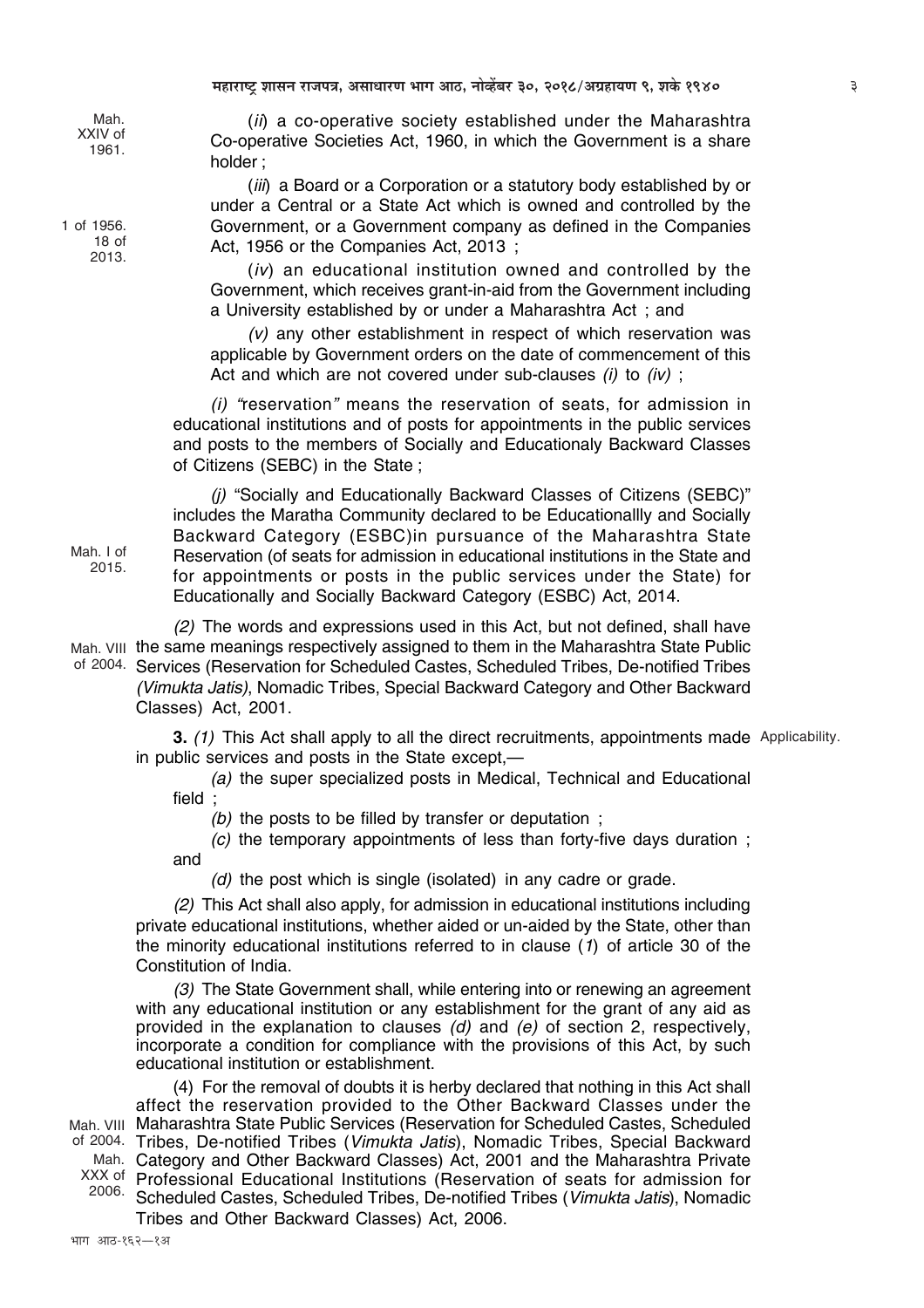Reservation of admission in educational institutions, appointments in public services and posts under State for Socially and **Educationally** Backward Classes (SEBC).

**4.** *(1)* Notwithstanding anything contained in any judgment, decree or order seats for of any Court or other authority, and subject to the other provisions of this Act,-

> (*a*) sixteen per cent. of the total seats in educational institutions including private educational institutions, whether aided or un-aided by the State, other than minority educational institutions referred to in clause (*1*) of article 30 of the Constitution of India ; and

> (*b*) sixteen per cent. of the total appointments in direct recruitment in public services and posts under the State,

> shall be separately reserved for the Socially and Educationally Backward Classes (SEBC) including the Maratha Community :

> Provided that, the above reservation shall not be applicable to the posts reserved in favour of the Scheduled Tribes candidates in the Scheduled Areas of the State under the Fifth Schedule to the Constitution of India as per the notification issued on the 9th June 2014 in this behalf.

*(2)* The principle of Creamy Layer shall be applicable for the purposes of reservation to the Socially and Educationally Backward Classes (SEBC) under this Act and reservation under this Act shall be available only to those persons who are below Creamy Layer.

*Explanation.—*For the purposes of this sub-section, the expression "Creamy Layer" means the person falling in the category of Creamy Layer as declared by the Government in the Social Justice and Special Assistance Department, by general or special orders issued in this behalf, from time to time.

Reservation not to be affected.

**5.** Notwithstanding anything contained in section 4, the claims of students or members belonging to Socially and Educationally Backward Classes (SEBC) shall also be considered for the allotment on unreserved seats and appointments on public services and posts which shall be filled on the basis of merit, and where a student or member belonging to such classes is selected on the basis of merit, the number of seats and appointments reserved for the Socially and Educationally Backward Classes (SEBC), shall not in any way be affected.

Competent

**6.** *(1)* The Government may, by notification in the *Official Gazette*, appoint Authority. any officer not below the rank of District Social Welfare Officer to be the Competent Authority for such area as may be speified in such notification for the purposes of carrying out the provisions of this Act and the rules made thereunder.

*(2)* The Competent Authority shall exercise such powers and perform such functions as may be prescribed.

Carrying forward of reserved vacancies.

**7**. *(1)* If in respect of any recruitment year, any vacancy reserved for Socially and Educationally Backward Classes (SEBC) of persons remains unfilled, such vacancy shall be carried forward up to five years in case of direct recruitment :

Provided that, on the date of commencement of this Act, if any Government Order, Resolution, Circular and Office Memorandum regarding filling of posts is in force then, the same shall continue to be in force unless modified or revoked by the Government :

Provided further that, if the sanctioned posts are not adequate to allocate atleast one post for each reserved category, then the reserved post shall be filled in by applying the principle of rotation in accordance with the Government roster orders or rules as may be prescribed or modified in this behalf.

*(2)* When a vacancy is carried forward as provided in sub-section *(1),* it shall not be counted against the quota of the vacancies reserved for the concerned Classes of persons for the recruitment year to which it is carried forward :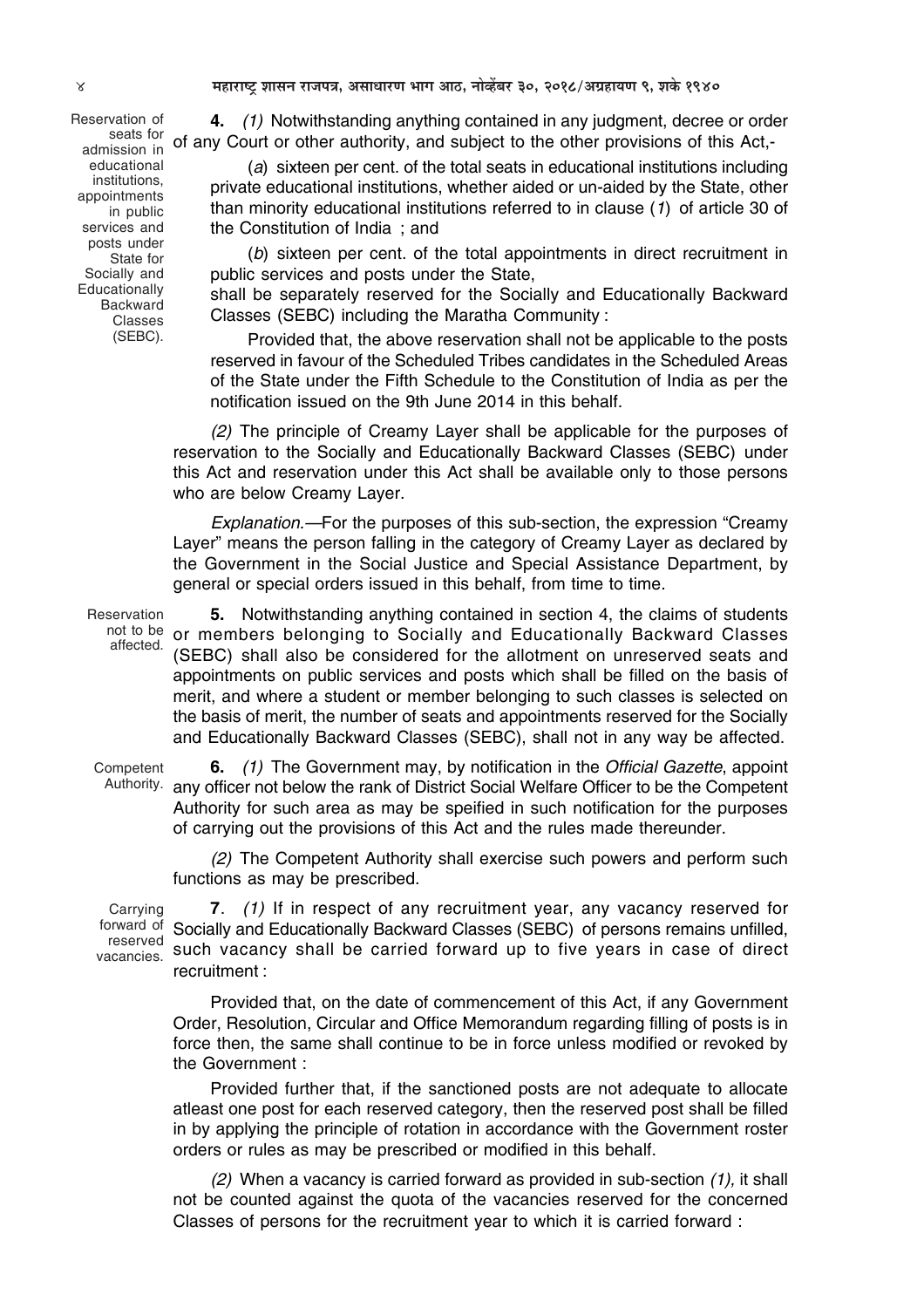Provided that, the appointing authority may, at any time, undertake a special recruitment drive to fill up such unfilled vacancies and if such vacancies remain unfilled even after such special recruitment drive then, it shall be filled up in the manner prescribed by the Government.

**8.** *(1)* The Government may, by order in writing, entrust upon every Responsibility admission authority or appointing authority or any officer under such authority, with the responsibility of ensuring the compliance with the provisions of this Act.

*(2)* The Government may, in the like manner, invest the admission authority or appointing authority or officer with such powers or authority as may be necessary for such authority or officer, to effectively discharge such duty assigned to such authority or officer.

**9.** *(1)* Any admission authority or appointing authority or officer or employee Penalty. entrusted with the duty or responsibility who wilfully acts in a manner intended to contravene or defeat the purpose of this Act shall, on conviction, be punished with imprisonment for a term which may extend to ninety days or fine which may extend to five thousand rupees, or with both.

*(2)* No court shall take cognizance of an offence punishable under this section except with the previous sanction of the Government or officer authorized in this behalf by the Government.

**10.** When it comes to the notice of the Government or is brought to its notice Power to call that any person belonging to Socially and Educationally Backward Classes <sup>for records.</sup> (SEBC) is adversely affected, on account of non-compliance with the provisions of this Act or the rules made thereunder or the Government orders issued in this behalf, by any admission authority or appointing authority, it may call for such records and pass such appropriate orders as it deems fit.

11. The Government may, by an order, provide for nomination of officers Representation belonging to Socially and Educationally Backward Classes (SEBC) in selections, screening and Department Committee for the purpose of selecting persons for appointment to public services and posts.

12. Any admissions or appointments made in contravention of the provisions Irregular of this Act shall be void.

**13.** The Competent Authority appointed under section 6 shall be deemed to Competent 45 of be a public servant within the meaning of section 21 of the Indian Penal Code. 1860.

14. No suit, prosecution or other legal proceeding shall lie against the Protection of Competent Authority or its officers, for anything which is in good faith done or intended to be done under this Act or the rules or orders made thereunder.

**15.** *(1)* The State Government may, by notification in the *Official Gazette,* Power to make rules to carry out the purposes of this Act.

*(2)* Every rule made under this Act shall be laid, as soon as may be, after it is made, before each House of the State Legislature, while it is in session for a total period of thirty days, which may be comprised in one session or in two or more successive sessions, and if, before the expiry of the session in which it is so laid or the session immediately following, both Houses agree in making any modification in any rule or both Houses agree that the rule should not be made, and notify their decision to that effect in the *Official Gazette,* the rule shall, from

and powers for compliance of Act.

in selection Committee.

admissions and appointments void.

Authority to be public servant. action taken in good faith.

make rules.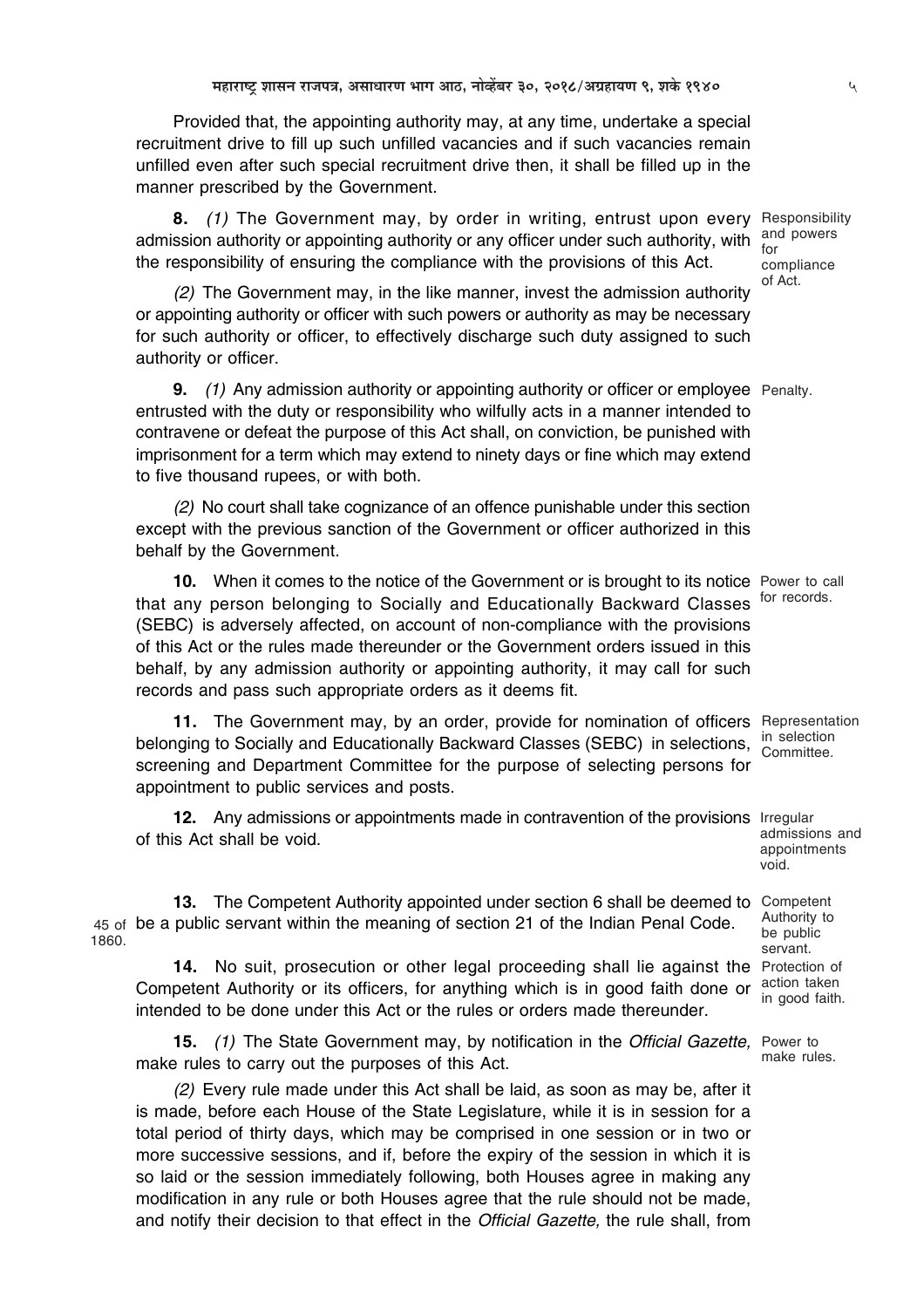the date of publication of notification of such decision have effect only in such modified form or be of no effect, as the case may be ; so, however, that any such modification or annulment shall be without prejudice to the validity of anything previously done or omitted to be done under that rule.

Savings.

**16.** *(1)* The provisions of this Act shall not apply to the cases in which selection process has already been initiated before the commencement of this Act, and such cases shall be dealt with in accordance with the provisions of law and the Government orders as they stood before such commencement.

*Explanation.*—For the purposes of this section, the selection process shall be deemed to have been initiated where, under the relevant service rules,—

*(i)* recruitment is to be made on the basis of written test or interview only, and such written test or the interview, as the case may be, has started ; or

*(ii)* recruitment is to be made on the basis of both, written test and interview and such written test has started.

*(2)* The provisions of this Act shall not apply to admissions in educational institutions and the cases in which the admission process has already been initiated before the commencement of this Act and such cases shall be dealt with in accordance with the provisions of law and the Government orders, as they stood before such commencement.

*Explanation.—*For the purposes of this section, the admission process shall be deemed to have initiated where,—

*(i)* admission is to be made on the basis of any entrance test, and procedure for such entrance test has started ; or

*(ii)* in case of admission to be made other than on the basis of entrance test, the last date for filling up the application form is lapsed.

Power to difficulty.

**17.** *(1)* If any difficulty arises in giving effect to the provisions of this Act, remove the Government may, as occasion arises, by an order published in the *Official Gazette,* do anything not inconsistent with the provisions of this Act, which appears to it to be necessary or expedient for the purpose of removing the difficulty :

Provided that, no such order shall be made after expiry of the period of two years from the date of commencement of this Act.

*(2)* Every order made under sub-section *(1)* shall be laid, as soon as may be, after it is made, before each House of the State Legislature.

Repeal and savings.

**18**. (*1*) On the commencement of this Act, the Maharashtra State Mah. I Reservation (of seats for admission in educational institutions in the State and for <sup>of 2015.</sup> appointments or posts in the public services under the State) for Educationally and Socially Backward Category (ESBC) Act, 2014 shall stand repealed.

*(2)* The repeal of the said Act shall not affect,—

*(i)* anything done or any action taken or purported to have been done or taken including any rule, notification, order, circular or direction issued under the Act so repealed ; or

*(ii)* any appointment made, any selection process initiated, admissions taken in any educational institutions, any right, privilege, obligation or liability acquired, accrued or incurred under the Act so repealed ; or

*(iii)* any penalty, confiscation or punishment incurred in respect of any contravention under the Act so repealed ; or